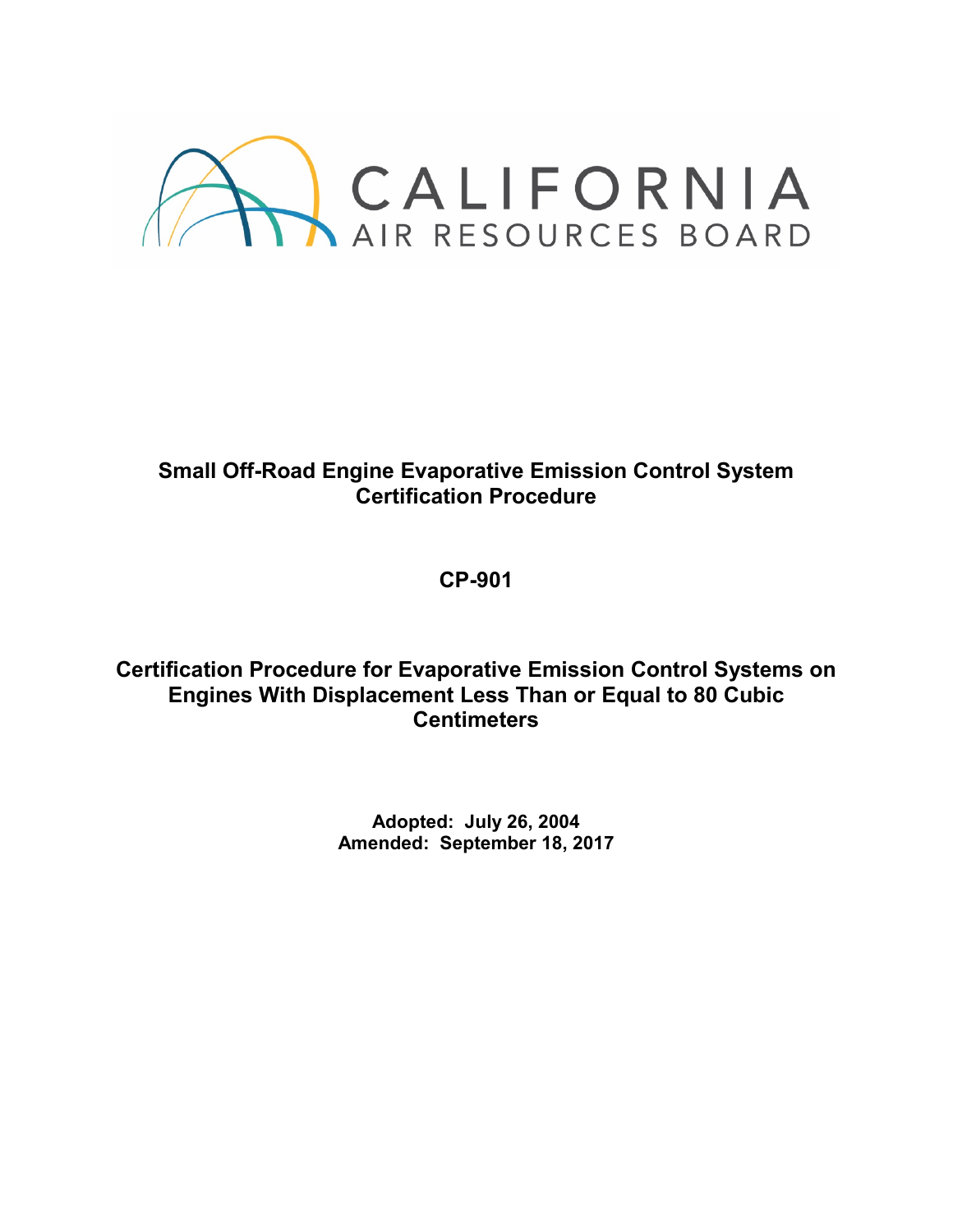## **CP-901 TABLE OF CONTENTS**

| <b>Section</b>                               |                                                             | Page           |  |
|----------------------------------------------|-------------------------------------------------------------|----------------|--|
|                                              | <b>GENERAL INFORMATION AND APPLICABILITY</b>                | 1              |  |
| 1.1                                          | Requirement to Comply with Applicable Codes and Regulations | 1              |  |
| 2. PERMEATION EMISSION STANDARDS             |                                                             | 1              |  |
| OPTIONAL EVAPORATIVE EMISSION STANDARD<br>3. |                                                             | 1              |  |
| 4.                                           | <b>CERTIFICATION OVERVIEW</b>                               |                |  |
| 5. CERTIFICATION                             |                                                             | $\overline{2}$ |  |
| 5.1                                          | <b>Certification Process</b>                                | $\overline{2}$ |  |
| 5.2                                          | <b>Certification Responsibilities</b>                       | $\overline{2}$ |  |
| 5.3                                          | <b>Certification Testing</b>                                | 3              |  |
| 5.4                                          | Data Carryover                                              | 3              |  |
| 6. GENERAL INSTRUCTIONS - CERTIFICATION      |                                                             | 3              |  |
| 6.1                                          | Where to Submit Applications For Certification              | 4              |  |
| 6.2                                          | Letter of Intent                                            | 4              |  |
| 6.3                                          | <b>Certification Label</b>                                  | 4              |  |
| 6.4                                          | <b>Test Procedures</b>                                      | 4              |  |
| 6.5                                          | <b>Modified Test Procedures</b>                             | 4              |  |
| 6.6                                          | <b>Certification Test Fuel</b>                              | 5              |  |
| 6.7                                          | Amendments to the Application                               | 5              |  |
| 6.8                                          | <b>Running Changes and Field Fixes</b>                      | 5              |  |
| 6.9                                          | Confidentiality                                             | 6              |  |
| 6.10                                         | <b>Summary of Certification Process</b>                     | 6              |  |
| 6.11                                         | Submission of an engine or equipment unit                   | 6              |  |
| 7. APPLICATION FORMAT INSTRUCTIONS           |                                                             | 6              |  |
| DOCUMENTATION OF CERTIFICATION<br>8.         |                                                             | 8              |  |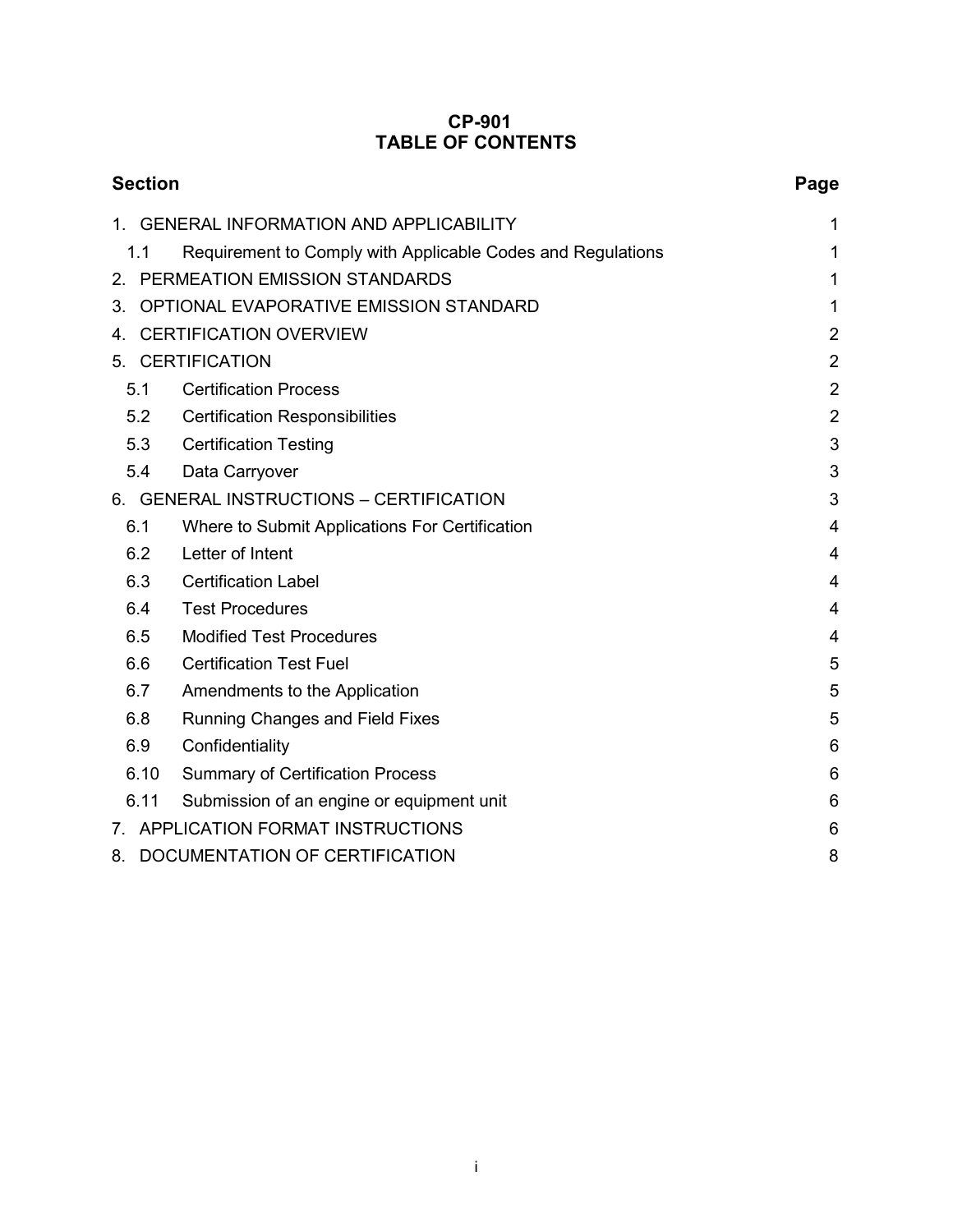#### **California Environmental Protection Agency Air Resources Board**

## **Small Off-Road Engine Evaporative Emission Control System Certification Procedure**

## **CP-901**

#### **Certification Procedure for Evaporative Emission Control Systems on Engines With Displacement Less Than or Equal to 80 Cubic Centimeters**

A set of definitions common to all Certification and Test Procedures is in title 13, California Code of Regulations, section 2752 et seq.

For the purpose of this procedure, the term "ARB" refers to the California Air Resources Board, and the term "Executive Officer" refers to the ARB Executive Officer, or his or her authorized representative or designate.

## **1. GENERAL INFORMATION AND APPLICABILITY**

This document contains the procedure for evaluating and certifying evaporative emission control systems used on small off-road engines with displacements less than or equal to 80 cc. This Certification Procedure, CP-901, is proposed pursuant to Section 43824 of the California Health and Safety Code (CH&SC). Small off-road engines are defined in title 13, Cal. Code Regs., section 2401 et seq.

1.1 Requirement to Comply with Applicable Codes and Regulations

Certification of an evaporative emission control system by the Executive Officer does not exempt the evaporative emission control system from compliance with other applicable codes and regulations such as state and federal safety codes and regulations.

## **2. PERMEATION EMISSION STANDARDS**

The fuel tank and fuel line permeation emission standards for small off-road engines with displacement less than or equal to 80 cc are specified in title 13, Cal. Code Regs., section 2755.

## **3. OPTIONAL EVAPORATIVE EMISSION STANDARD**

Optional evaporative emission standards are emission targets that are more stringent than the normal emission standards. Manufacturers that certify evaporative emission control systems or fuel tanks to these optional standards are allowed to affix a unique label to their equipment, which identifies it as low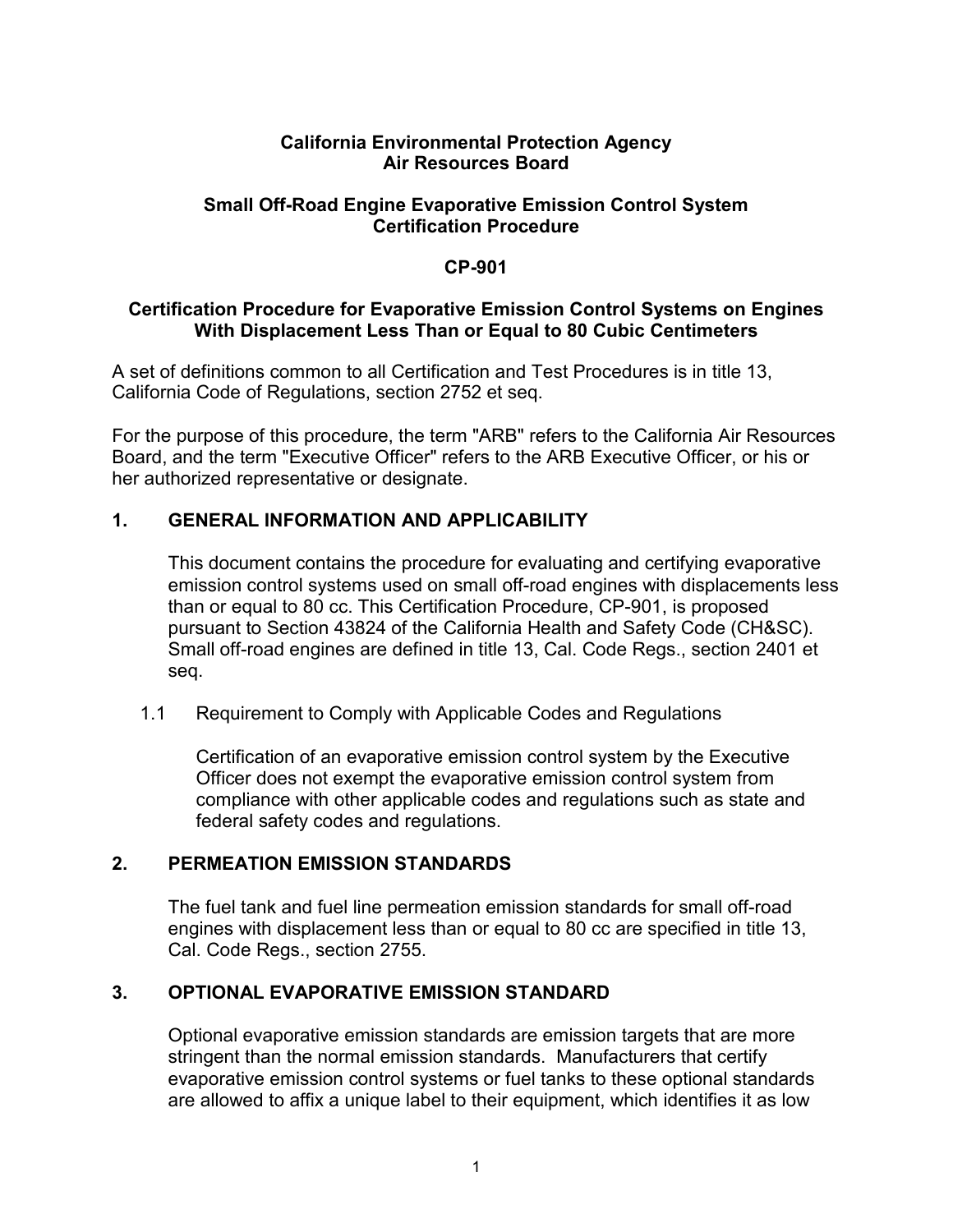polluting. Title 13, Cal. Code Regs., section 2757 identifies the optional emission standard.

# **4. CERTIFICATION OVERVIEW**

Evaporative emission control systems on engines with displacements of less than or equal to 80 cc must be certified by the California Air Resources Board (ARB) to be legal for sale and use in California. Executive Orders certifying evaporative emission control systems to the permeation emission standards are valid for only one model year of production. New Executive Orders in each subsequent model year must be obtained from ARB to be legal for sale and use in California. Selling evaporative systems or their components in California before receiving an ARB certification will subject the manufacturer and the selling dealers to ARB enforcement actions as authorized by state laws.

Applicants that certify evaporative emission control systems under this procedure are required to submit test data that document compliance with the permeation emission standards. An applicant must submit permeation test data for every family for which certification is requested. The fuel tank selected for testing must be of a configuration and material composition such that it is expected to yield the highest permeation rate relative to the applicable permeation emission standard within an evaporative family. The test procedure used to determine compliance with the fuel tank permeation emission standard is TP-901.

# **5. CERTIFICATION**

# 5.1 Certification Process

For each evaporative family, the applicant must select and test five samples of a fuel tank to show compliance with the permeation emission standard. The fuel tank selected must use the same method of permeation control and be constructed of the same material as specified in the certification application. In addition, the fuel tank shall be selected such that the fuel tank is expected to exhibit the highest permeation rate relative to the applicable permeation emission standard of all the fuel tanks within the applicable evaporative family. The ARB may direct the manufacturer to conduct a retest if the original test results indicate marginal (within 5% of the standard) compliance. Fuel lines that meet the requirements of section 2754(b)(2) must also be used in all evaporative families.

# 5.2 Certification Responsibilities

Under this procedure, an applicant is required to obtain ARB certification for evaporative emission control systems and is held liable for complying with all of ARB's certification and emission warranty requirements.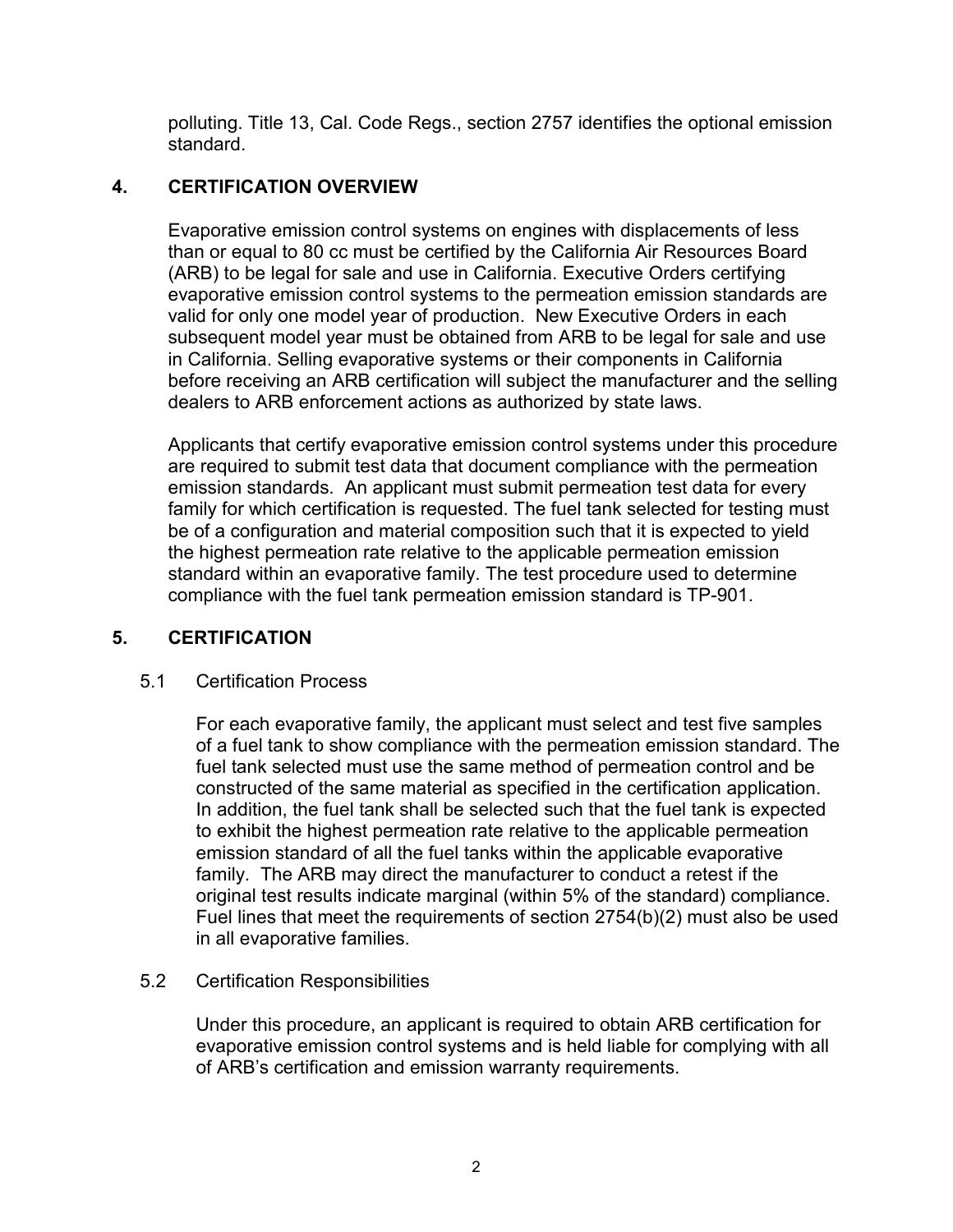## 5.3 Certification Testing

Fuel tank testing shall be conducted according to TP-901 and the results submitted to ARB as part of the certification application. Fuel lines shall be tested according to SAE J1737 (Stabilized May 2013), SAE J30, SAE J1527, or, only for fuel lines with inner diameter 4.75 mm or less, SAE J2996, and the results submitted to ARB as part of the certification application. If, after review of the application for certification including all test data submitted by the applicant and any other pertinent data or information the Executive Officer determines is necessary, the Executive Officer determines that the application has satisfied the conditions set forth in this procedure, the Executive Officer may approve the application and issue an Executive Order.

## 5.4 Data Carryover

Subject to ARB approval, the certification permeation emissions data for an evaporative family may be carried over, in lieu of new tests, to subsequent model years, provided there have been no changes to the fuel tank or fuel lines that could affect the overall permeation emissions. Permeation emissions data for one evaporative family may not be used to certify another evaporative family.

# **6. GENERAL INSTRUCTIONS – CERTIFICATION**

These instructions provide guidance regarding the preparation, submission, and revision of small off-road engine evaporative emission control system certification applications. Only information essential for certification is required in this format. Other information required by the test procedures (e.g., test equipment build records, test and maintenance records, etc.) must be maintained by the applicant and made available to the ARB within **30 days** upon request. An application submitted in accordance with these instructions will enable an expedited review by the ARB. This section covers the following subject matter:

- **Where To Submit Applications for Certification**
- $\blacksquare$  Letter of Intent
- **Certification Label**
- **Test Procedures**
- **Nodified Test Procedures**
- Certification Test Fuel
- **Amendments to the Application**
- Running Changes and Field Fixes
- **Confidentiality**
- **Summary of Certification Process**
- **Submission of an engine or equipment unit**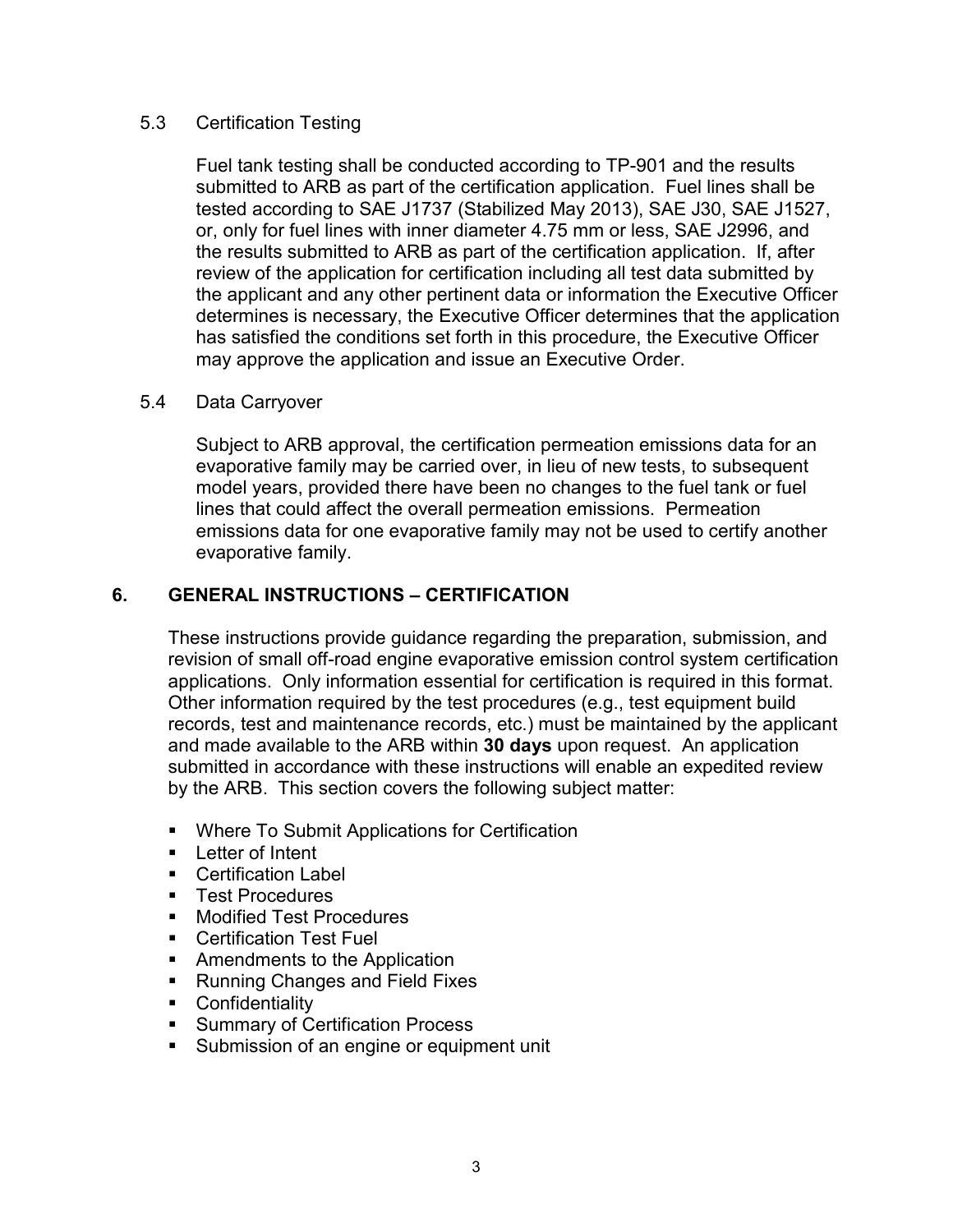6.1 Where to Submit Applications For Certification

Unless otherwise specified by the Executive Officer, all certification applications and correspondence should be forwarded to:

Emissions Compliance, Automotive Regulations and Science Division Air Resources Board 9480 Telstar Avenue, Suite 4 El Monte, California 91731-2988 Attn: Division Chief

#### 6.2 Letter of Intent

An applicant shall submit a Letter of Intent (LOI) prior to the initial model year submission of the applicant's certification application(s) indicating the applicant's intent to seek evaporative emission control system certification. Such LOI shall list the evaporative families for which the applicant will apply for certification and the date of expected submission for each application. An applicant's LOI for evaporative emission control systems may be combined with that required in *California Exhaust Emission Standards and Test Procedures for New 2013 and Later Small Off Road Engines; Engine-Testing Procedures (Part 1054)*, adopted October 25, 2012.

#### 6.3 Certification Label

A certification label meeting the requirements of title 13, Cal. Code Regs., section 2759 shall be included in an application for certification.

#### 6.4 Test Procedures

The test procedure used to determine compliance with the fuel tank permeation emission standard, including equipment provisions, is TP-901. The test procedure used to determine compliance with the fuel line permeation emission standard is SAE J1737 (Stabilized May 2013), SAE J30, SAE J1527, or, only for fuel lines with inner diameter 4.75 mm or less, SAE J2996.

#### 6.5 Modified Test Procedures

Any modifications to the prescribed test equipment and/or test procedure due to unique fuel tank designs, laboratory equipment arrangements, facility limitations, etc. must be approved in advance by the Executive Officer and described in the certification application. Alternative test procedure approval shall be granted on a case-by-case basis, only after all necessary comparison testing has been conducted. The applicant shall demonstrate equivalency between the reference test procedure and the proposed alternative test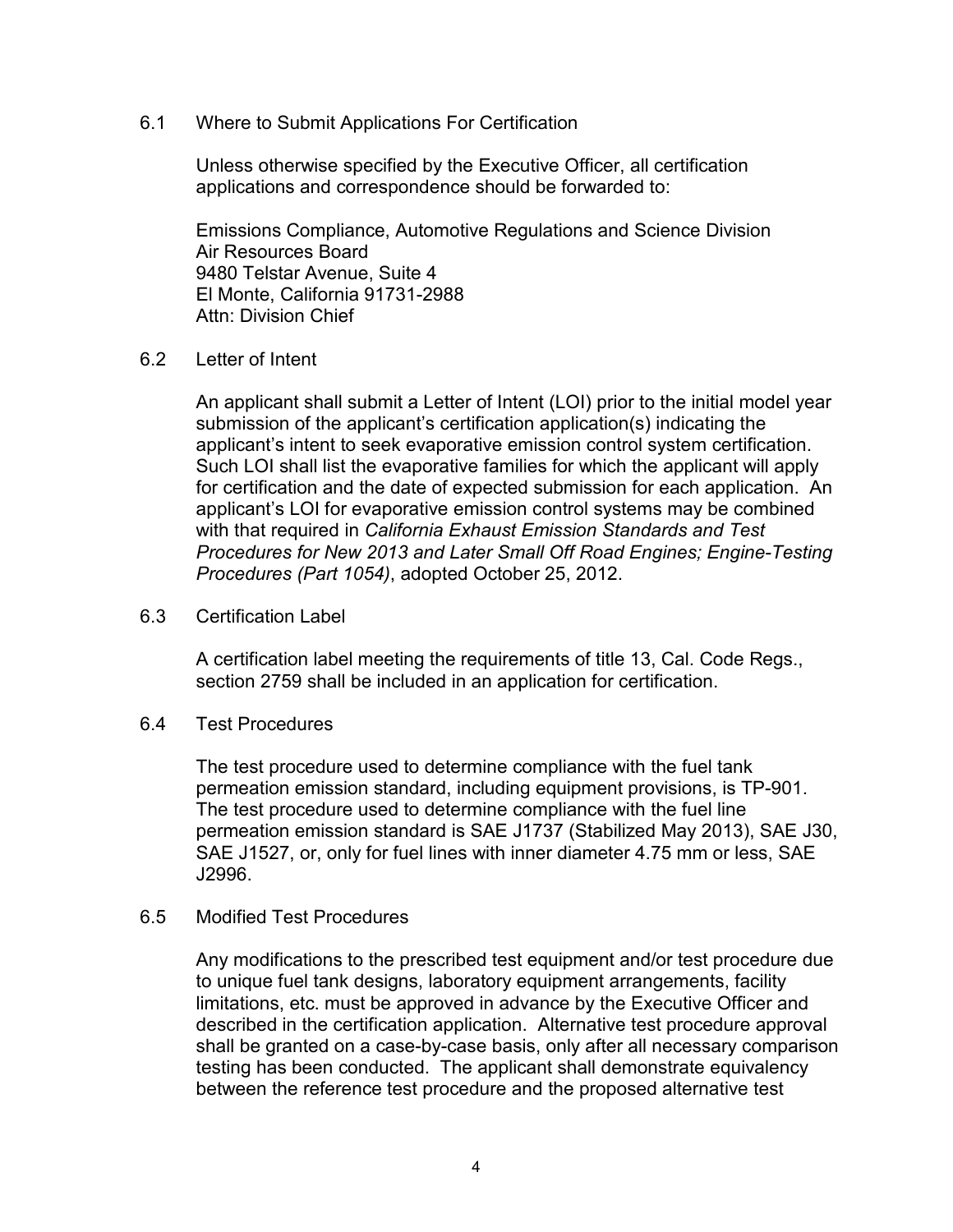procedure according to the procedure in "Method 301 – Field Validation of Pollutant Measurement Methods from Various Waste Media," which is in Appendix A to 40 CFR Part 63 and is incorporated by reference herein. The use of unapproved test equipment or procedures may result in rejection of generated test data by the Executive Officer.

6.6 Certification Test Fuel

Certification test fuel as specified in TP-901 shall be used to determine compliance with the fuel tank permeation emission standard.

6.7 Amendments to the Application

Any revisions to an application due to typographical errors, corrections, running changes or field fixes, new test data, or additional information must be submitted to ARB. If the revisions affect the permeation emissions of the fuel tank, the entire application shall be resubmitted to ARB. For other revisions, only the revised information on the affected application pages must be submitted, together with the following for identification purposes:

- **Applicant or Holder Name**
- **Model Year**
- Evaporative Family
- **Process Code (e.g., correction, running change)**
- **Engine Displacement**
- **Comments Field (describing the update or change)**
- **The fields that have been changed or corrected.**
- 6.8 Running Changes and Field Fixes

Any factory change to a fuel tank during the model-year production that could potentially affect the permeation emissions must be approved by ARB via a running change request in a revised certification application. In addition, any post assembly line change to an equipment fuel tank (e.g., at factory warehouses, distribution centers, dealers) must be approved by ARB via a field fix request in a revised certification application. A field fix request typically occurs after the model-year production has ended. Running changes and field fixes not approved by ARB will invalidate the certification of any affected evaporative family and subject the Holder to ARB enforcement actions. If the change affects the permeation emissions or results in a new fuel tank in the evaporative family exhibiting the highest permeation rate relative to the applicable permeation emission standard, new test data shall be submitted in a revised certification application to demonstrate that the evaporative family will remain in compliance.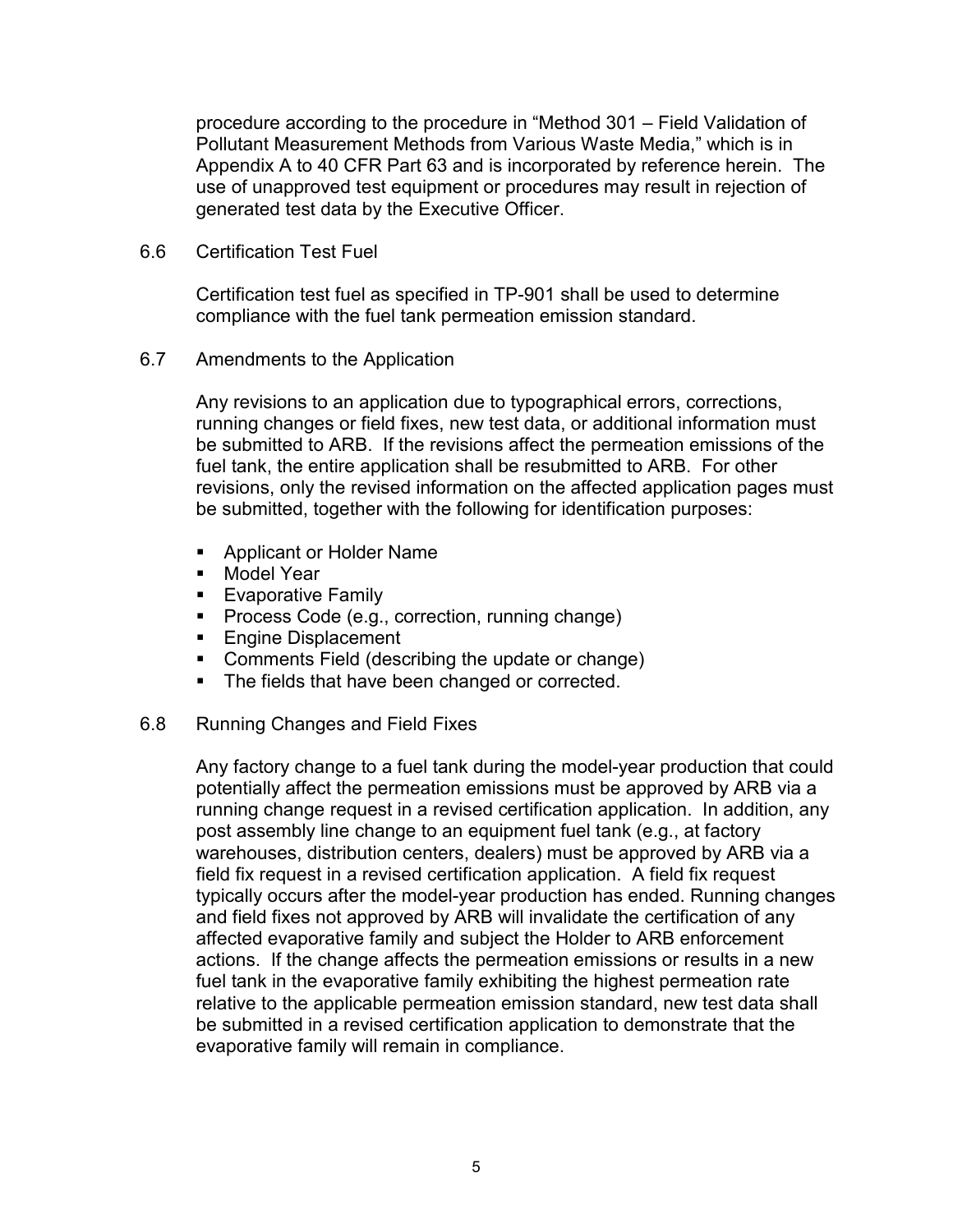#### 6.9 Confidentiality

Any information that is designated by an applicant as confidential shall be handled in accordance with the procedures specified in title 17, Cal. Code Regs., sections 91000-91022.

#### 6.10 Summary of Certification Process

The applicant shall prepare a summary of the certification process for each certified evaporative family. It shall contain documentation of the successful completion of all applicable portions of the requirements contained in this Certification Procedure including but not limited to the following:

- All problems encountered throughout the certification process,
- The types of testing performed, and
- **The frequency and/or duration of any testing, as appropriate.**

Any other pertinent information about the evaluation process shall be contained in the summary.

6.11 Submission of an engine or equipment unit

Upon the request of the Executive Officer, an applicant shall submit for inspection or testing an engine or equipment unit from an evaporative family with the certification application, when available.

## **7. APPLICATION FORMAT INSTRUCTIONS**

An application for certification shall contain the following information:

- **Application type (e.g., new, running change)**
- **Model year**
- Full corporate name of the applicant
- U.S. EPA-assigned manufacturer code
- **Exhaust/Evaporative family name**
- **Applicant contact information** 
	- o Name
	- o Title
	- o Company name
	- o Address
	- o Phone number
	- o Fax number
	- o Email address
- **Production plant contact information** 
	- o Name
	- o Title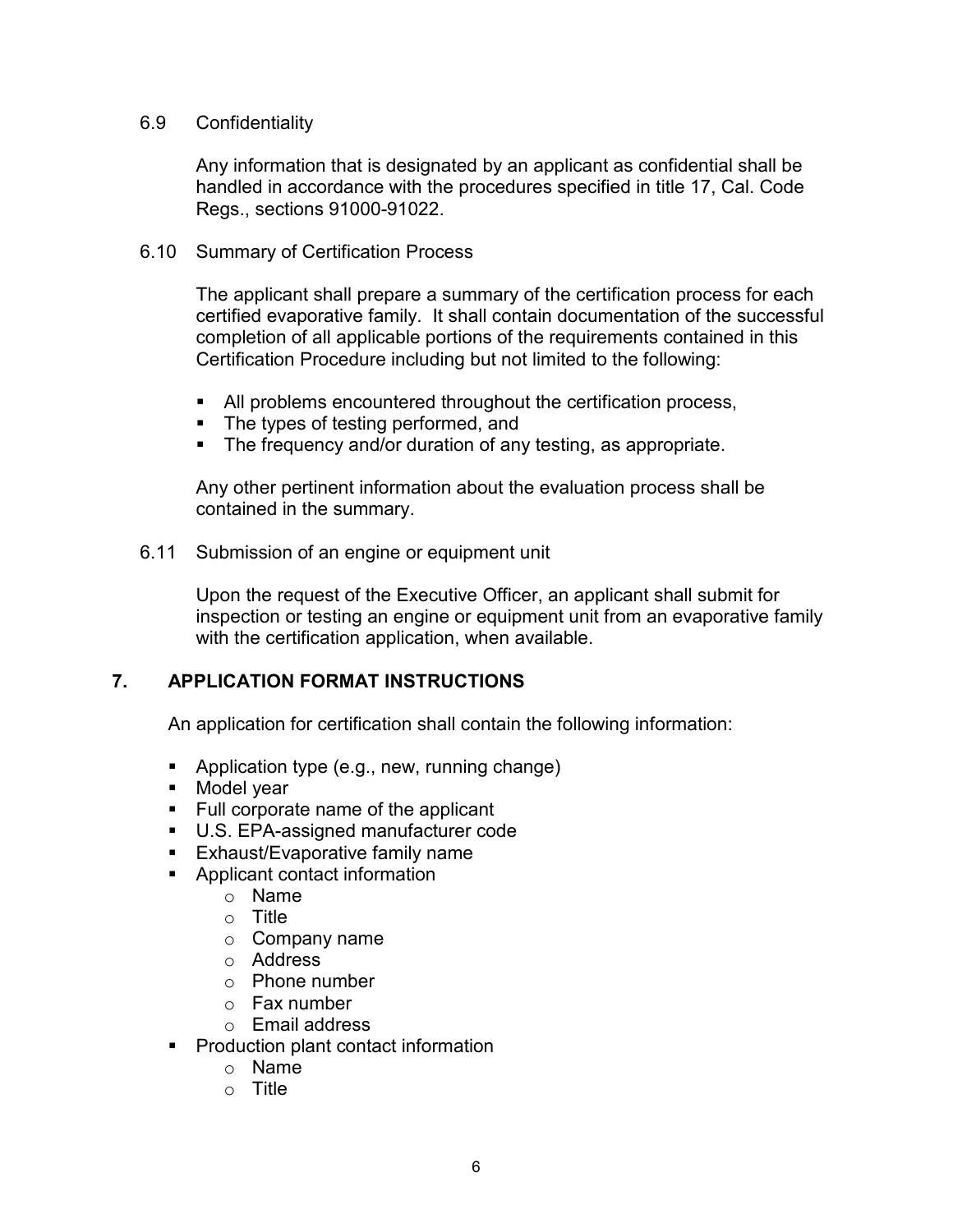- o Company name
- o Address
- o Phone number
- o Fax number
- o Email address
- **Projected model year production volume in California**
- **Projected model year production volume in U.S.**
- Proof the applicant has met the bond requirements of title 13, Cal. Code Regs., section 2774
- Date of expected introduction into California commerce
- All results from all emissions-related tests performed on the units tested for certification, including test results from invalid tests or from any other tests, whether or not they were conducted according to TP-901 or SAE J1737 (Stabilized May 2013), SAE J30, SAE J1527, or SAE J2996. The Executive Officer may require an applicant to send other information to confirm that testing according to TP-901 or SAE J1737 (Stabilized May 2013), SAE J30, SAE J1527, or SAE J2996, as applicable, was valid.
- **Description of any special test equipment**
- **EXECT** List of equipment types in the evaporative family
- **EXECT** List of engine and equipment models in the evaporative family
- **Fuel tank description for each fuel tank in the evaporative family** 
	- o Model number
	- o Total capacity (L)
	- $\circ$  Nominal capacity (L)
	- $\circ$  Internal surface area (m<sup>2</sup>)
	- o Executive Order number, if applicable, or the following:
		- Tank materials, including pigments, plasticizers, UV inhibitors, or other additives that are expected to affect control of emissions
		- Gasket material
		- **Production method**
		- **Permeation barrier**
		- **Engineering drawings (may be simplified)**
- **Description of each fuel line model in the evaporative family** 
	- o Model number
	- o Internal diameter (mm)
	- $\circ$  Length (mm)
	- o Executive Order number, if applicable, or the following:
		- Materials and methods used to construct the line
		- **Permeation barrier**
		- **Engineering drawings (may be simplified)**
- **Emission label or approval number**
- **Emission warranty statement or approval number**
- **List of evaporative emission warranty parts**
- **Description of changes to emission label or emission warranty**
- **Description of evaporative emission control system, including a diagram**
- **Description of criteria (e.g., seam length, barrier and wall thickness, ratio of**